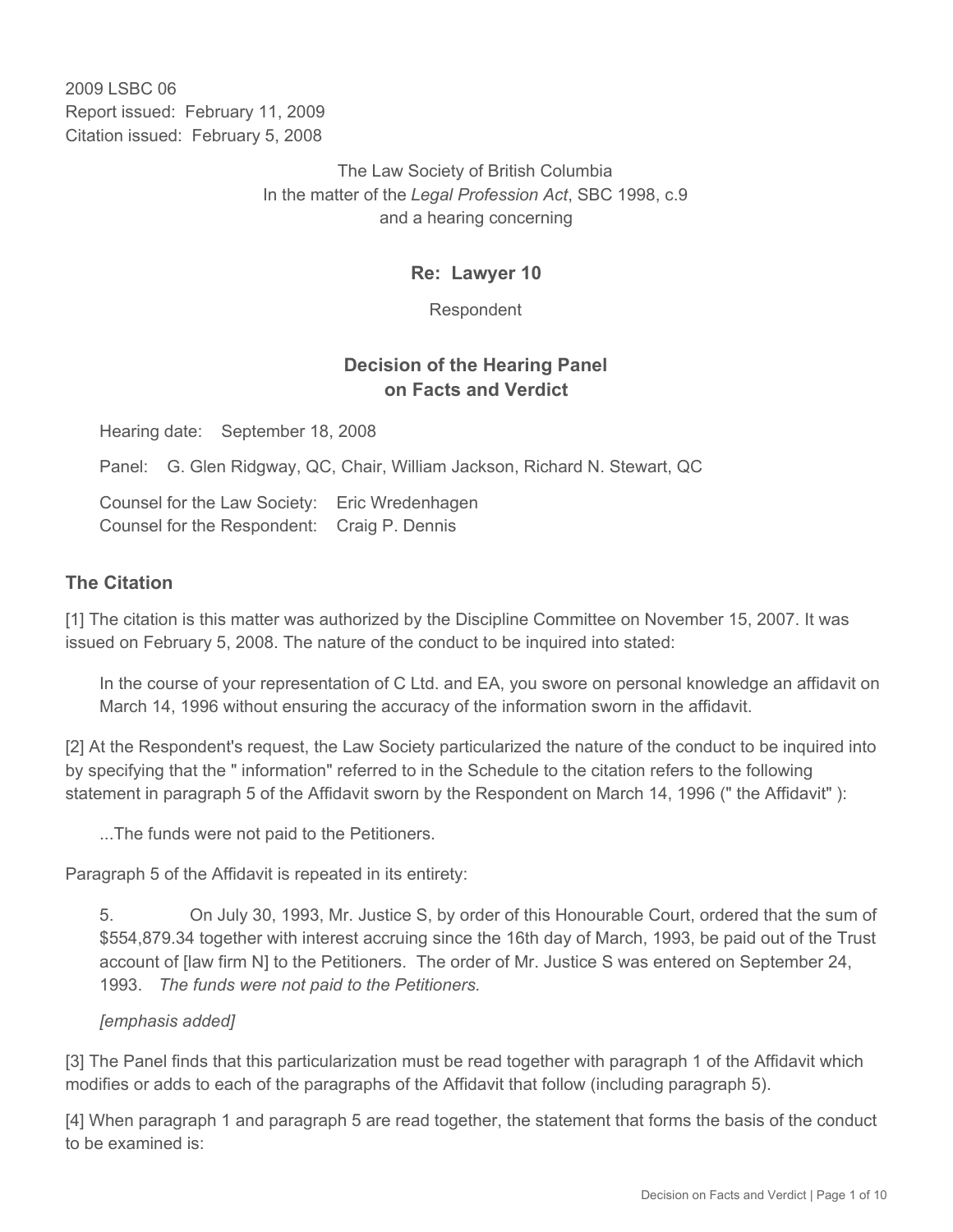...I have personal knowledge of the fact (paragraph 1) that ... *The funds were not paid to the Petitioners* (paragraph 5)*.*

[5] The particularization of the conduct that forms the basis of this citation and the limitation created by that particularization is important to the Panel's decision.

[6] Service of the citation is admitted by the Respondent.

# **The Facts**

[7] The evidence at the hearing included:

(a) the introduction of a Statement of Agreed Facts, (" the Statement" ); and

(b) the oral evidence of the Respondent, and AM.

[8] The parts of the Statement relevant to the Panel's findings are reproduced as follows**:**

First Court Order: the D Order

6. On November 17, 1992, the petitioners, EA and C Ltd., represented by the law firm N, obtained a Court Order from Mr. Justice D (the " D Order" ) permitting the sale of certain lands (the " CL Lands" ) from [number] B.C. LTD. to [number] B.C. Ltd. for a total sale price of \$1.6 million.

7. Prior to the sale, the CL Lands had been subject to numerous encumbrances by, *inter alia*, the respondents to the proceeding (the " Claimants" ) in the form of mortgages, caveats, claims, judgments and certificates of *lis pendens* (as reflected in the D Order).

8. In summary, the D Order provided, among other things, as follows:

(a) title to the CL Lands would pass to the purchaser free and clear of all encumbrances then registered on title;

(b) the sale proceeds of \$1.6 million would be applied first to any proper adjustments of the sale, then to the payment of any taxes and arrears of tax, Crown liens, and to certain mortgages as specified in the Order;

(c) the balance remaining after payment of the above amounts would be received and held by the law firm N, in trust, to the credit of the action, and would not be paid out except by further Court Order or the consent of all parties making claim to the funds held in trust.

9. At the time the D Order was obtained, EA and C Ltd. took the position that they held a valid mortgage (the " Mortgage" ) over funds they had lent to [number] B.C. LTD. However, because the validity of the Mortgage was disputed by the Claimants, the Mortgage was not initially paid out from the proceeds of the sale of the CL Lands. Following the payments required by the D Order, the amount held in trust by N as at March 9, 1993 was \$1,094,924.07.

#### Second Court Order

10. On March 16, 1993, following negotiations with the Claimants, EA and C Ltd. obtained a further Court Order: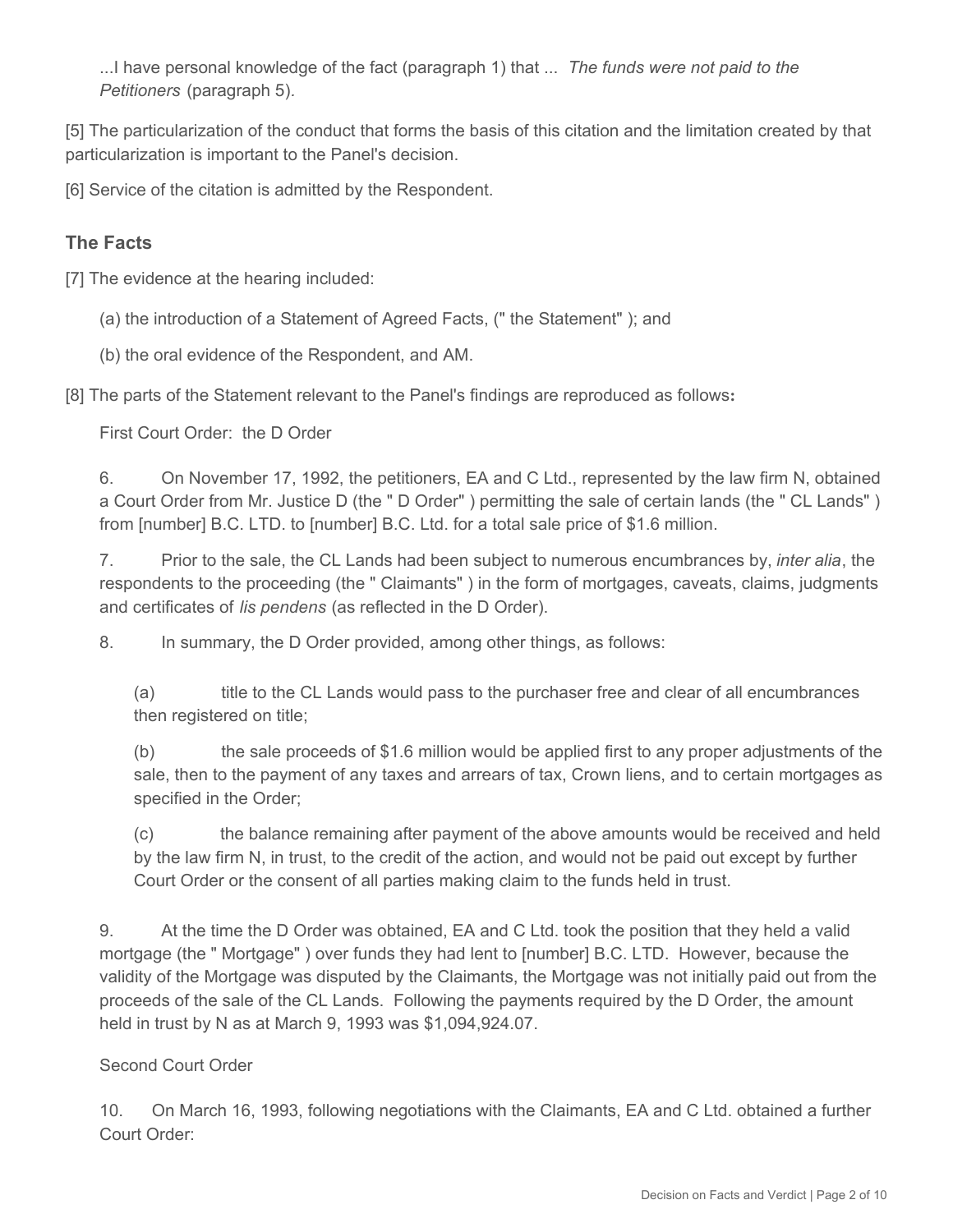- (a) declaring that the Mortgage was valid and formed a charge against the funds held in trust by N;
- (b) declaring that [number] B.C. LTD. was in default of the Mortgage; and
- (c) granting judgment to EA and C Ltd. in the amount of \$554,879.34.

Third Court Order

11. On July 30, 1993, EA and C Ltd. obtained a further Court Order ordering that the sum of \$554,879.34 be awarded to them pursuant to the Court Order of March 16, 1993, plus interest, be paid to them from the funds held in trust by N.

[9] The Panel notes that the Third Court Order authorizes the payment of a substantial sum and is unconditional.

[10] The evidence at the hearing was that pursuant to the Third Court Order, the funds were actually paid to C Ltd. on August 5, 1993.

[11] The Statement continued is:

Fourth Court Order

12. On January 24, 1994, N obtained a further Court Order varying the D Order and ordering that the remaining funds, which it held in trust following the July 30, 1993 order (\$551,858.60), be paid into Court.

13. Payment into Court by N of the remaining \$551,858.60 occurred on or about February 24, 1994 with the result that N no longer held any funds in trust from the sale of the CL Lands.

[12] The Panel notes that there is no evidence before it that the remaining amount held in trust by N, set out in paragraph 9 of the Statement, was disclosed during the course of the proceedings that led to the pronouncement of the Second, Third or Fourth Court Orders. The Panel was not provided with the evidence filed in support of the Applications that resulted in those Orders. In the absence of that information it would not have been possible to determine from the record whether, at the time of the hearing of the Fourth Court Order, C Ltd. and EA had been paid the judgment amount.

[13] The Statement continued is:

14. In or about 1993, a shareholder in C Ltd., GQ, retained the Respondent and his firm W to assist in a dispute with EA over shareholdings in C Ltd..

15. The GQ retainer completed later in 1993. Afterwards, W was asked to review the accounts of N in relation to the proceedings related to the CL Lands. With GQ's consent, W took on that new retainer on behalf of both C Ltd. and EA. The W lawyer who had conduct of that new retainer was AC, a litigation partner at W. On September 2, 1993 the Respondent provided an introductory Memorandum to AC.

[14] The Panel notes that this Memorandum references an internal file number " GQ8499" . The Respondent explained in his evidence that file #8499 was a file number that he established in connection with the corporate matters dealing with C Ltd. In particular, those corporate matters were a shareholder dispute within C Ltd. between GQ and EA.

[15] The Respondent's evidence was that the shareholders dispute was settled in late July, 1993. A term of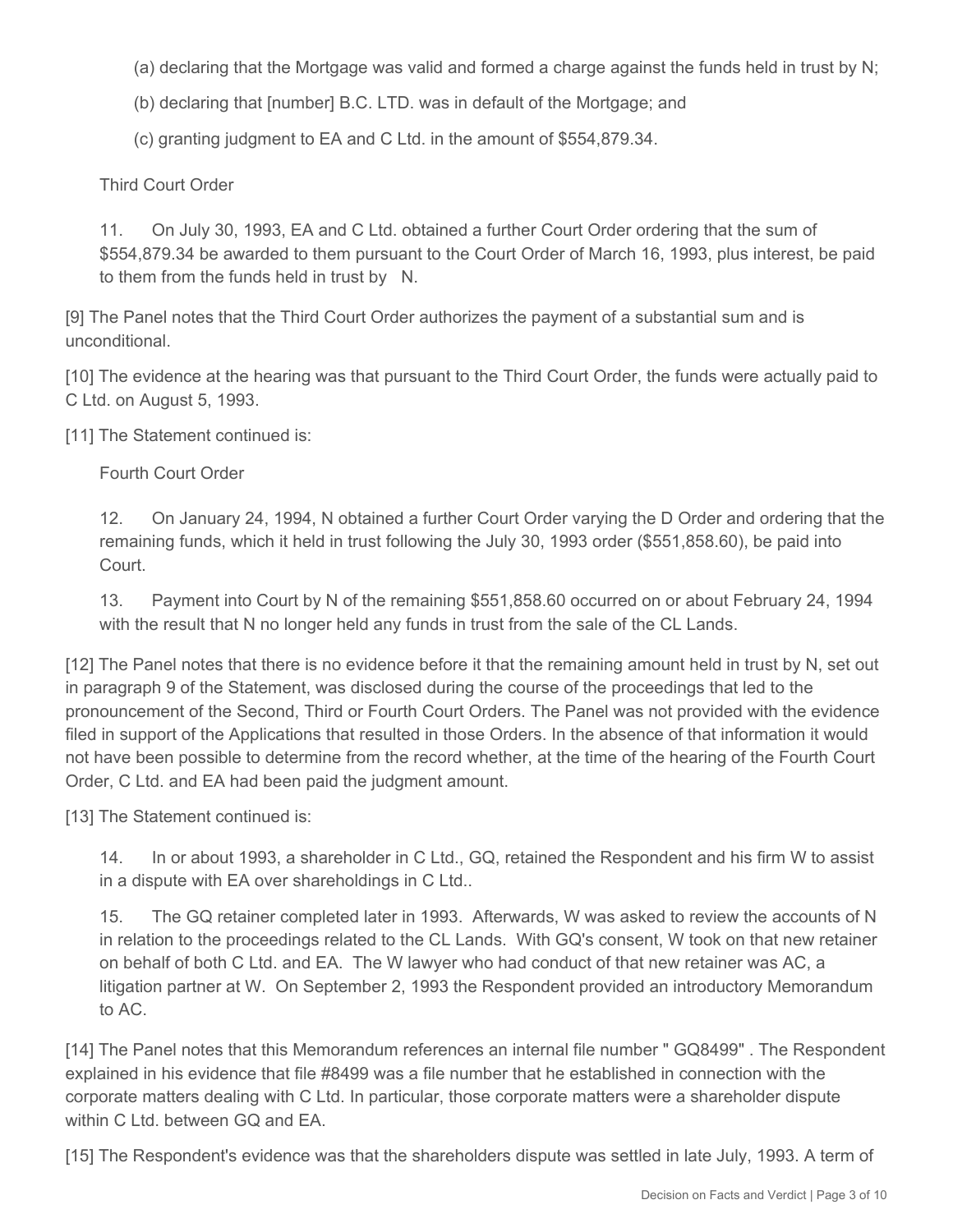the settlement was that the proceeds of the mortgage that are the subject matter of the Second Court Order were to be paid to C Ltd. and not EA.

[16] The settlement was therefore concluded before the Third Court Order was made (August 5, 1993).

[17] The Statement continued is:

16. Subsequent to the Court Order of January 24, 1994, (the Fourth Court Order) W became counsel of record for EA and C Ltd. for the proceedings involving the CL Lands.

17. On or about March 17, 1994, a memorandum was prepared by an articled student or junior lawyer identified only as " RSB" for " ALC" , who is understood to be AC. The memo sets out the history and background of the CL Lands foreclosure litigation.

[18] The Panel notes that this memorandum:

(a) references an internal file number 9188;

The Respondent explained in his evidence that file #9188 was established by AC in connection with litigation matters for which he had been retained by C Ltd..

(b) Confirms that C Ltd. and EA received the amount ordered to be paid to them pursuant to the Third Court Order.

[19] The Statement continued is:

18. In the course of reviewing the N accounts, W discovered that one of the earlier Court Orders granted C Ltd. costs in the foreclosure proceeding. AC was instructed to pursue those costs. He was assisted by a litigation associate at W, DM. On June 13, 1995, AC wrote to the cashier of the Supreme Court in Kelowna enclosing a Praecipe requesting payment out of Court in respect of a Certificate of Costs dated June 12, 1995.

*Ex Parte* Application/Respondent's Affidavit/the B Order

19. In arranging for the payment out of costs from the Kelowna Registry, either AC or DM was advised by the Registry that the funds held in Court were to be transferred to Victoria imminently.

20. As a consequence of this advice from the Registry, a decision was made to seek payment of all remaining funds out of Court.

21. AC and the Respondent advised GQ, as a representative of C Ltd., of the advice received from the Kelowna Registry regarding the transfer of the funds held in Court. GQ advised AC and the Respondent that C Ltd. had never received a payout of the Mortgage funds referred to in the March 16, 1993 Order (the Second Court Order).

22. On March 20, 1996, EA and C Ltd., represented by W, brought an *ex parte* Application (the " Application" ) to have the funds held in Court, being the balance of the sale proceeds of the CL Lands, paid to them. The Notice of Motion and a Consent to Payment Out to Solicitor were executed by and on behalf of EA and C Ltd.

23. AC appeared as counsel on the Application for EA and C Ltd.. The Affidavit was relied on in support of the Application.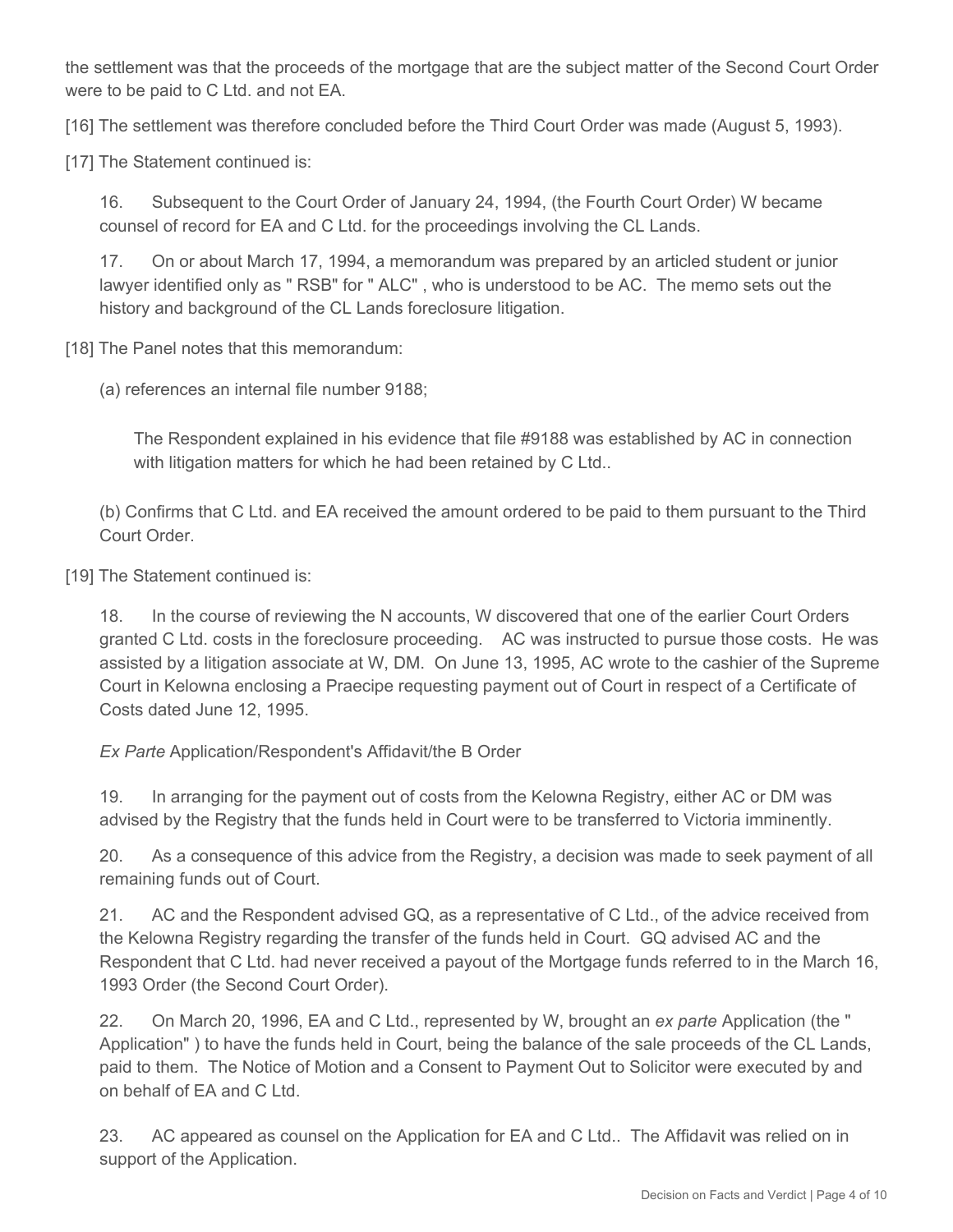[20] This Affidavit contained the paragraph 5 that includes the statement that forms the basis of the alleged misconduct.

[21] The Panel notes that the events described in the Statement, paragraph 22 and 23, occurred approximately three years after the Third Order required the payment of funds to C Ltd. and EA.

[22] The Statement continued is:

24. At the time the Respondent swore the Affidavit, he believed that the statement in paragraph 5 of the Affidavit that the " funds were not paid to the Petitioners" was true. His belief was based on: (1) the advice of GQ, a representative of his client, C Ltd., that the Petitioners had not received the funds; and (2) AC's advice, and possibly DM's, that they had reviewed the file and the Court Orders. The Respondent did not review the file in connection with his swearing of the Affidavit.

25. The Respondent acknowledges that the statement, " The funds were not paid to the Petitioners," was incorrect and that the Petitioners EA and C Ltd. had in fact received these funds in February 1994.

[23] The Panel notes that the evidence at the hearing discloses that the funds were paid on August 5, 1993 and not February, 1994. This error in the Statement is not material to the result. Either date is before the Application that resulted in the Fourth Court Order.

[24] The Statement continued is:

26. After hearing the Application, Master B made an order dated March 20, 1996 (the " B Order" ) ordering that the sum of \$551.858.60 be paid to EA and C Ltd..

27. Payment out of Court to EA and C Ltd. was made on or about March 22, 1996.

Events Subsequent

29. Subsequent to the B Order being obtained, some of the Claimants discovered in or about 1999 that the funds that they believed to be held in Court pursuant to the D Order had, in fact, been paid out. They made complaints to the Law Society and also advised of certain civil proceedings with respect to the funds held in Court, which proceedings had been commenced in or about August 1996. Actions by some of the Claimants naming, among others, W as a defendant were commenced in or about 2000. Their entitlement, if any, to the funds held in Court has yet to be established.

30. In 1999, counsel for the Respondent and AC, AM, requested an abeyance of the Law Society's investigation, which request was granted, subject to undertakings. Subsequently, AM made renewed requests for continuation of the abeyance, based on the existence of civil proceedings, which requests were granted.

31. Between 2000 and 2006, the Law Society periodically contacted AM for an update on the status of the civil proceedings, and was advised that proceeding with the disciplinary investigation would risk stirring up the civil proceedings.

32. On September 21, 2006, in response to an inquiry from the Law Society, AM responded by letter stating that " although there had been no activity in the civil proceedings, they should not be considered " dormant" , and that there was a " reasonable likelihood" that any disciplinary activity by the Law Society could reactivate the proceedings.

33. Subsequently, it was decided at a Discipline Committee meeting of November 9, 2006, to reactivate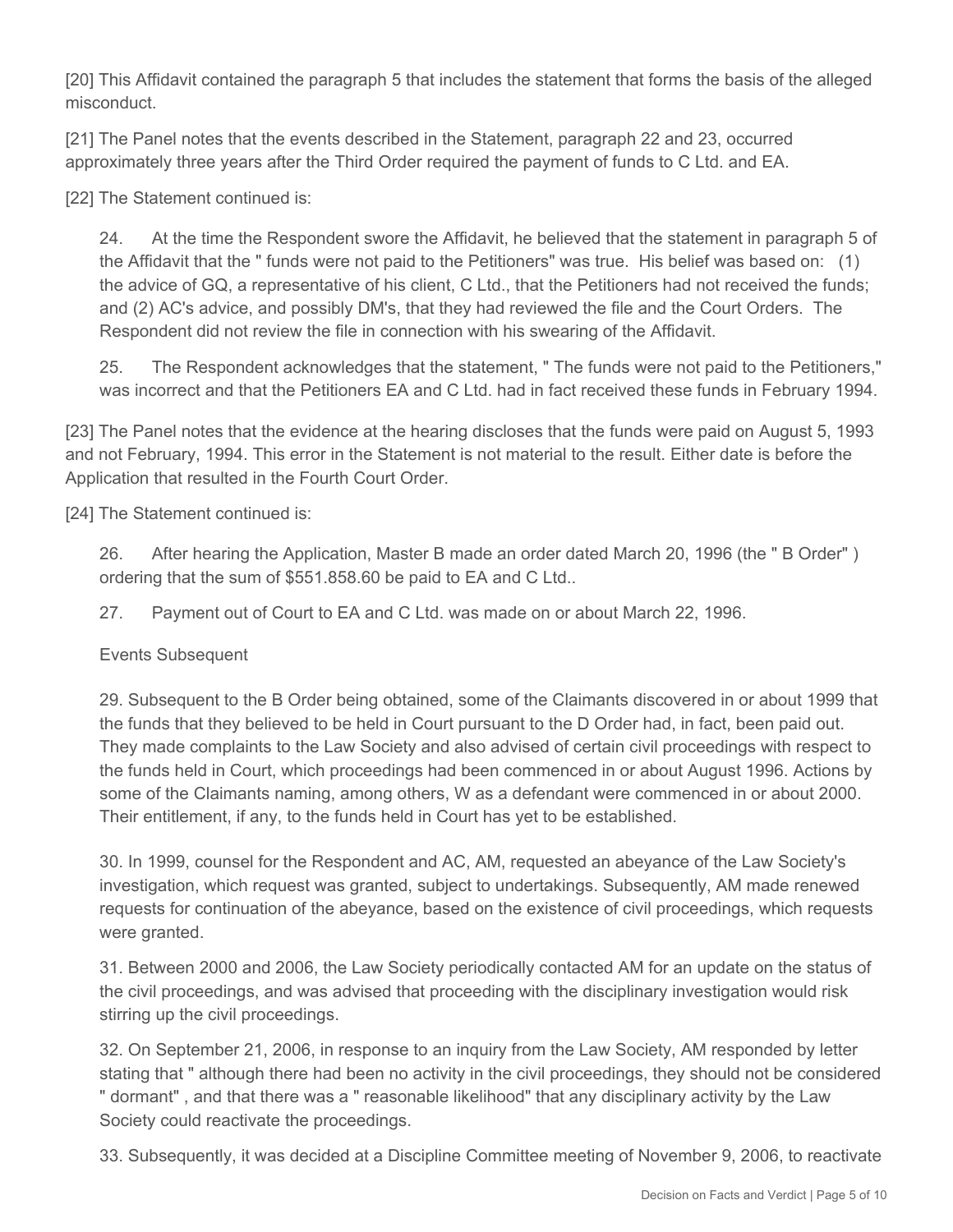the investigation into the conduct of both AC and the Respondent.

34. However, by this point, AC had ceased practice. He has been a non-practising lawyer since June 30, 2002, and became a former member on January 1, 2003. It is believed that he is now based in Asia. In the circumstances, the Law Society's investigation against him did not proceed.

#### **The Oral Evidence - the Respondent**

[25] The evidence in the Statement was supplemented by the oral evidence of the Respondent.

[26] The Respondent gave evidence that:

- 1. Since his call to the bar, he carried on a solicitors practice;
- 2. He had never practised as a litigator;
- 3. His partner AC was a litigator;
- 4. The Affidavit was drafted by an associate, DM;

5. DM assisted AC with the review of the documentation necessary in order to prepare the Affidavit;

6. It was the Respondent's understanding that DM's preparation of the Affidavit included a complete review of the file;

7. He read the Affidavit before swearing it;

8. When he swore the Affidavit, he believed that paragraph 5 was true;

9. When he swore the Affidavit, he had no intention to mislead anybody;

10. When he swore the Affidavit, he knew that it was going to be relied on in support of the Court application;

11. It was his impression that, and it was the instructions of his clients, that the funds in Court belonged to his client;

12. He believed that the funds in Court were going to escheat to the Crown and there was a very short time-frame to have those funds released from Court;

13. He could not form a judgment on whether the funds would escheat because he had no knowledge of or expertise on this subject. He deferred to AC's advice that an escheatment would occur;

14. Neither EA or GQ (a current representative of C Ltd.) were available to swear the Affidavit within the time period required;

15. He knew that the Application was going to be brought *ex parte*;

16. It was AC's decision to bring the Application *ex parte*;

17. AC explained to him that, as a result of both the abbreviated time period and the fact that all he was doing was enforcing a previously delivered judgment, there was no need for notice;

18. He based his statement in paragraph 5 on: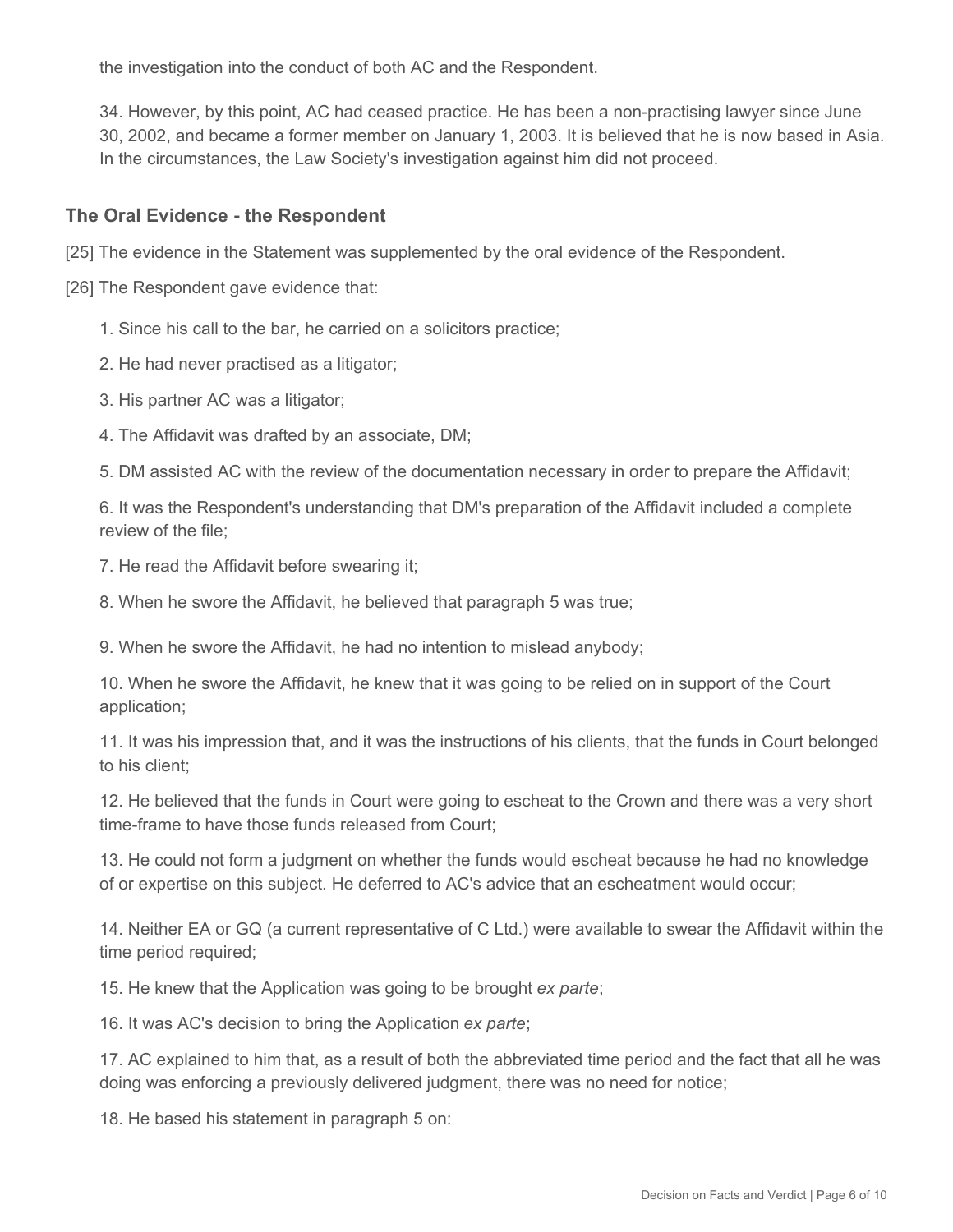(a) the direct statement from GQ that the funds had not been paid to C Ltd. and that the funds remained due and owing to C Ltd.. He also stated that GQ had given him an explanation as to why no effort had been previously made by C Ltd. to obtain the funds namely that:

there were so many claims against the amount that the Company would not receive the proceeds.

(b) the information he had received from AC after AC's review of the file;

(c) AC's advice to him that he had spoken to EA who had confirmed that the funds were owing.

19. He contacted GQ in order to verify what AC had told him that the funds had not been paid to C Ltd.

20. He contacted GQ because he believed he was his contact with C Ltd. and that he was the appropriate person to be speaking on behalf of C Ltd.;

21. It was a mistake that the statement in paragraph 5 was not expressed to be on information supplied by GQ and not something he deliberately left out of the Affidavit;

22. At the time he swore the Affidavit, he was aware of the distinction between facts and matters based on personal knowledge and facts and matters based on information and belief;

23. At the time he swore the Affidavit, he did not know the verbal formula conventionally used in an Affidavit to identify a statement that was being made on information and belief;

24. He was present in Court when AC spoke to the Application that resulted in the Fourth Order;

25. It was an unusual practice for him to attend Court. On this occasion he attended because there was a very short time-frame and no margin for delay. He attended in case there was any question that may arise on a technical solicitor's matter;

26. He cannot recall what AC said to the Court at the time of the hearing of the Application;

27. The firm file #9188 was a file opened by AC in conjunction with the matters that he was dealing with for C Ltd...

## **The Evidence Regarding AC's Submission in Support of the Fourth Court Order**

[27] The Respondent sought to introduce evidence of the submissions made by AC in support of the Application that resulted in the Fourth Court Order through the evidence of AM.

[28] AM stated in his evidence that AC told him that during the course of his submission to Master B:

he advised Master B that the statements that the Respondent made in his Affidavit, which were framed in the Affidavit as though the Respondent had personal knowledge of the information, ... were made on the basis of information and belief.

[29] AM's evidence of what AC said to him is hearsay evidence.

[30] Counsel for the Law Society objected to the introduction of this evidence.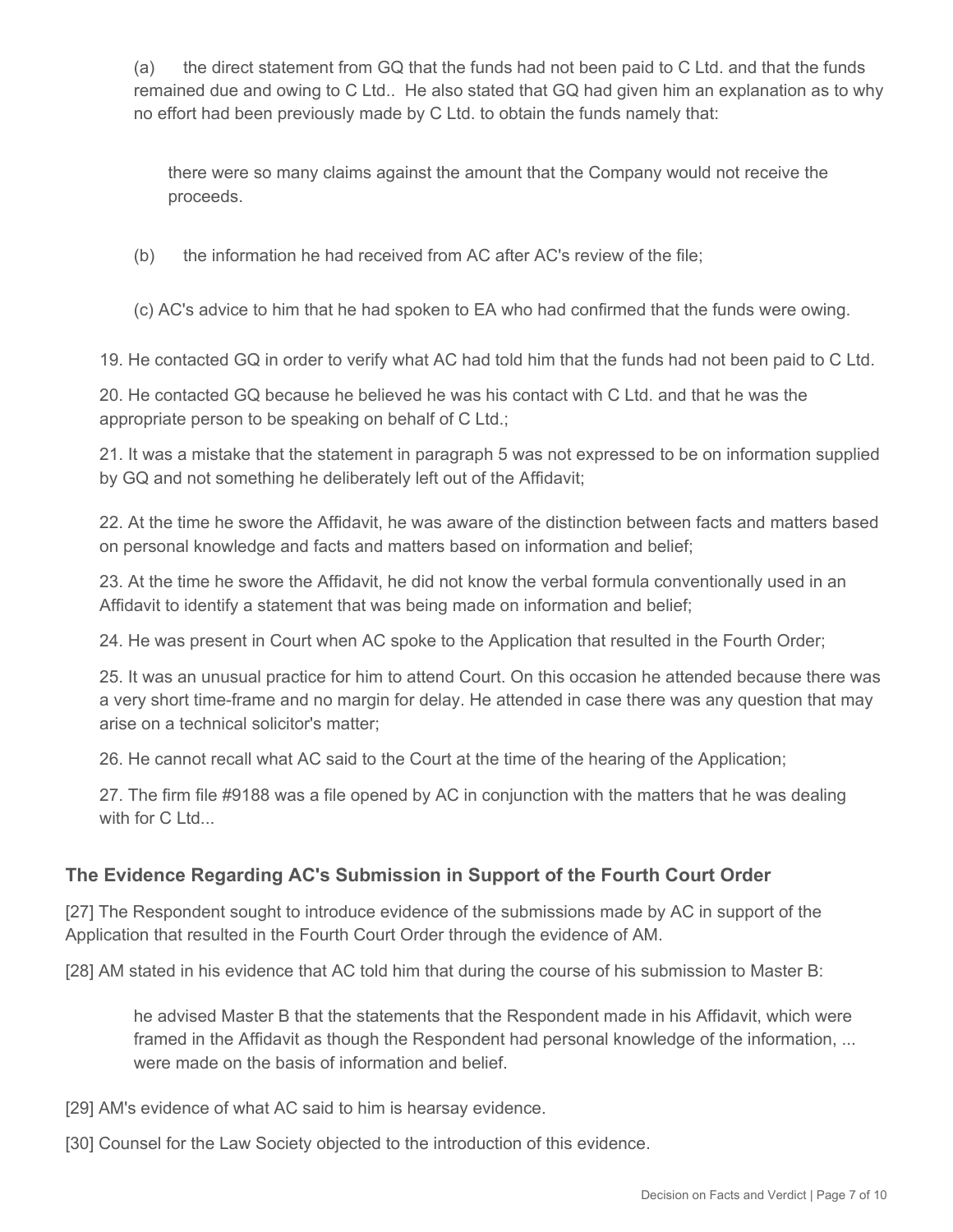[31] The Panel allowed the Respondent to introduce this evidence and reserved its decision as to the weight (if any) that it would give to this evidence.

[32] Having considered this evidentiary issue, the Panel is not prepared to give any weight to this evidence.

[33] In any event, this evidence is also irrelevant to the issue to be determined at this hearing.

[34] The issue in this hearing relates to the conduct of the Respondent in the swearing of the Affidavit prior to the time AC made his submissions at the hearing. There is no evidence that the Respondent sought to correct or qualify his Affidavit at the hearing through the submission of AC. His conduct is not excused if his evidence was subsequently and independently corrected by the submissions of AC at the hearing.

# **The Evidence of the Respondent**

[35] The Panel was impressed by the Respondent.

[36] The evidence of the Respondent was, in every respect, given in a candid, straightforward and honest manner.

[37] His evidence was not self-serving. He readily admitted the mistake that he made.

[38] He expressed, and his evidence at the hearing demonstrated, genuine remorse for this mistake.

[39] He does not feel, however, that this single mistake constitutes professional misconduct.

#### **What is Professional Misconduct**

[40] The Panel relies on the test for professional misconduct stated by the Panel in *Law Society of BC* v. *Martin*, 2005 LSBC 16, namely:

[170] The Panel finds that the real issue is not whether the behaviour complained of can be described as a single act, or a series of acts, and whether it is labelled as gross negligence or not.

[171] The test that this Panel finds is appropriate is whether the facts as made out disclose a marked departure from that conduct the Law Society expects of its members; if so, it is professional misconduct.

[41] The conduct under consideration may or may not be a breach of a Rule of professional conduct. In other words, conduct amounting to professional misconduct can occur when there is no breach of a Rule of professional conduct.

[42] The Courts have said that the Law Society, and the Panel in this case, are the persons best qualified to determine what conduct it expects of its members and whether the Respondent's conduct in this case is a marked departure from this standard.

[43] The Respondent refers the Panel to *Re: Lawyer 3*, 2005 LSBC 35, a decision of the Benchers of the Law Society of British Columbia on Review of a Panel decision, reversed on appeal 2007 BCCA 96, and the words of the Benchers:

[29] Counsel for the Respondent referred us to various text and authorities as to what constitutes professional misconduct. In particular, we were referred to Gavin MacKenzie's book, *Lawyers and Ethics, Professional Responsibility and Discipline*, 3rd Edition, 2001; *Pearlman v. Manitoba Law Society Judicial Committee*, [1991] 2 SCR 869; and *Reddoch v. Yukon Medical Council*, [2001] Y.J. No. 132. The thrust of those authorities and Mr. MacKenzie's book was that moral turpitude was an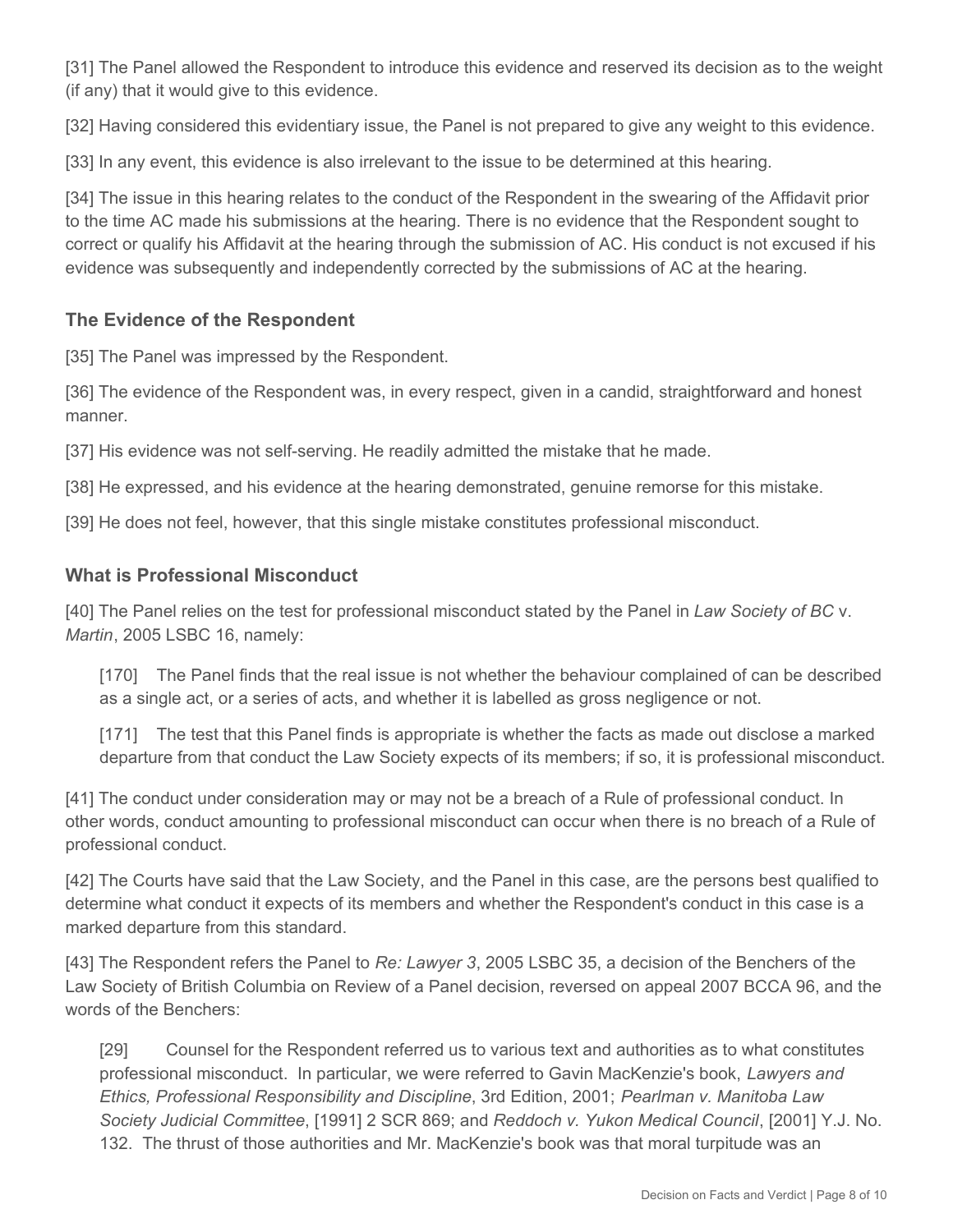essential component of professional misconduct. Mere negligence, a single mistake, even of serious character, will not suffice in being regarded as disgraceful or dishonourable conduct of a nature to be defined as professional misconduct.

[30] While there appears to be little, if any, judicial authority or rules specifying the circumstances relating to the swearing of Affidavits and, in particular, the appending of exhibits thereto, a practice and convention has developed in British Columbia, which this Review Panel believes is appropriate. That practice is to have all exhibits before the maker of the Affidavit at the time of the making of the Affidavit, in order that the deponent can review same and swear that they are correct. The Courts are entitled to be ensured to the highest degree possible that matters being placed before them as evidence are done so with maximum certainty.

[31] The approach adopted by the Respondent with respect to the Affidavit in question departs significantly from the practice that this Panel believes is appropriate with respect to exhibits to Affidavits for use in our Courts. The manner in which this Affidavit was taken and the exhibits purported to be sworn was incompetent and contrary to the accepted practice. However, while the Respondent's approach is far from acceptable, we are of the view that his conduct, in these circumstances, does not amount to professional misconduct. His procedure, while sloppy, misinformed or confused, lacks the degree of dishonorable conduct or moral shortcoming necessary to be viewed as professional misconduct.

[44] The test for professional misconduct in *Re: Lawyer 3* (*supra*), included:

1. an essential requirement for a finding of moral turpitude that went beyond mere negligence;

2. the conduct must be regarded as disgraceful or dishonorable conduct and mere negligence based on a single mistake, even of a serious nature would not suffice.

[45] The Panel notes that the decision in *Law Society of BC v. Martin* was also relied upon by the Respondent. The Panel finds that the test for professional conduct expressed in *Martin* is a wider test than that expressed in *Re: Lawyer 3*.

[46] This Panel finds that the wider test determined and followed in *Martin* is to be preferred over the narrower test determined by *Re: Lawyer 3*.

[47] The cases relied upon by the Law Society that refer to other types of errors and conduct of other lawyers with respect to the preparation, swearing or reliance upon Affidavits in Court can be distinguished from this case on their facts and are not relied on by this Panel in reaching their decision.

## **Analysis**

[48] This is a case in which the Respondent is criticized for his swearing of an Affidavit.

[49] The Panel repeats the words of the Hearing Panel in the *Law Society of BC* v. *Hart*, 2007 LSBC 50:

[9] It must be understood by all members of the profession that great care must be taken in preparing affidavit and making representations to the Court to ensure accuracy. ... The Courts and the public must have confidence that lawyers are scrupulously fulfilling their duties in this regard. ...

[50] This Panel adds that a lawyer is an officer of the Court and when that lawyer is the deponent to an Affidavit (a sworn statement) that will be relied on in Court, the lawyer must conform to the highest standard